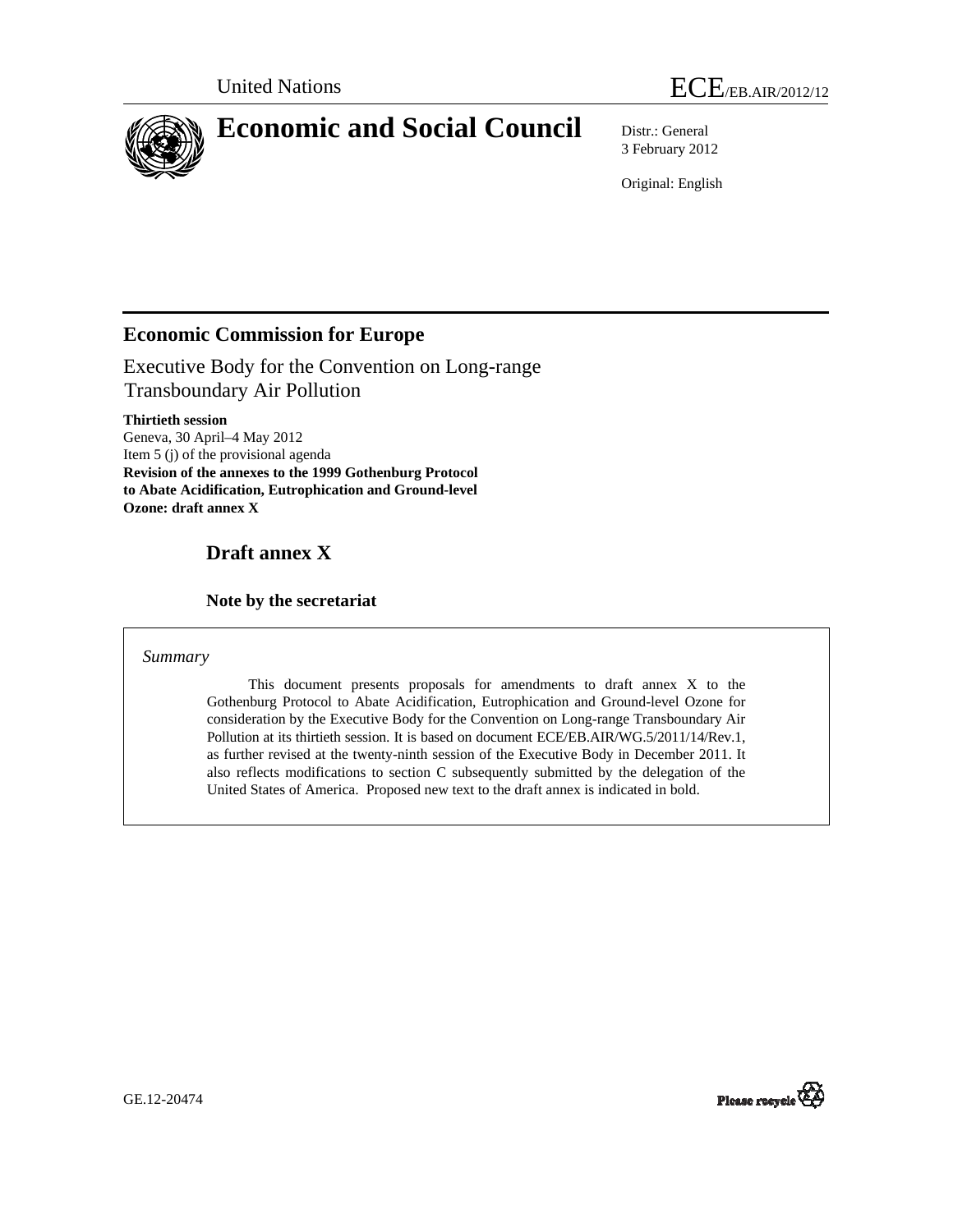## **Limit values for emissions of [total suspended particulates] [dust] [particulate matter] from stationary sources**

1. Section A applies to Parties other than Canada and the United States of America, section B applies to Canada and section C applies to the United States of America.

#### **A. Parties other than Canada and the United States of America**

**[2. In this section only, emission limit values are expressed in terms of "dust", total particulate matter or "total suspended particulate matter" (TSP). TSP or dust means the mass of particles, of any shape, structure or density, dispersed in the gas phase at the sampling point conditions which may be collected by filtration under specified conditions after representative sampling of the gas to be analysed, and which remain upstream of the filter and on the filter after drying under specified conditions.]**<sup>1</sup>

3. For the purpose of **this** section, **"emission** limit value**" (ELV)** means the quantity of **dust** contained in the waste gases from an installation that is not to be exceeded. Unless otherwise specified, it shall be calculated in terms of mass of pollutant per volume of the waste gases (expressed as  $mg/m<sup>3</sup>$ ), assuming standard conditions for temperature and pressure for dry gas (volume at 273.15 K, 101.3 kPa). With regard to the oxygen content of **waste** gas, the values given in the tables below for each source category shall apply. Dilution for the purpose of lowering concentrations of pollutants in waste gases is not permitted. Start-up, shutdown and maintenance of equipment are excluded.

4. Emissions shall be monitored in all cases **via measurements or through calculations achieving at least the same accuracy**. Compliance with limit values shall be verified **through** continuous or discontinuous measurements, type approval, or any other technically sound method including verified calculation methods. In case of continuous measurements, compliance with the **limit value** is achieved if the validated **monthly** emission average does not exceed the **ELV**. In case of discontinuous measurements or other appropriate determination or calculation procedures, compliance with the **ELVs** is achieved if the mean value based on an appropriate number of measurements under representative conditions does not exceed the value of the emission standard. The inaccuracy of measurement methods may be taken into account for verification purposes.

5. **Monitoring** of relevant polluting substances and measurements of process parameters, as well as the quality assurance of automated measuring systems and the reference **measurements** to calibrate those systems, shall be carried out in accordance with CEN standards. If CEN standards are not available, ISO standards, national or international standards which will ensure the provision of data of an equivalent scientific quality shall apply.

6. Special provisions for combustion plants **referred to in paragraph 7**:

6.1 The competent authority may grant derogation from the obligation to comply with the **ELVs** provided for in paragraph 7 in the following cases:

<sup>&</sup>lt;sup>1</sup> Proposal by the United States.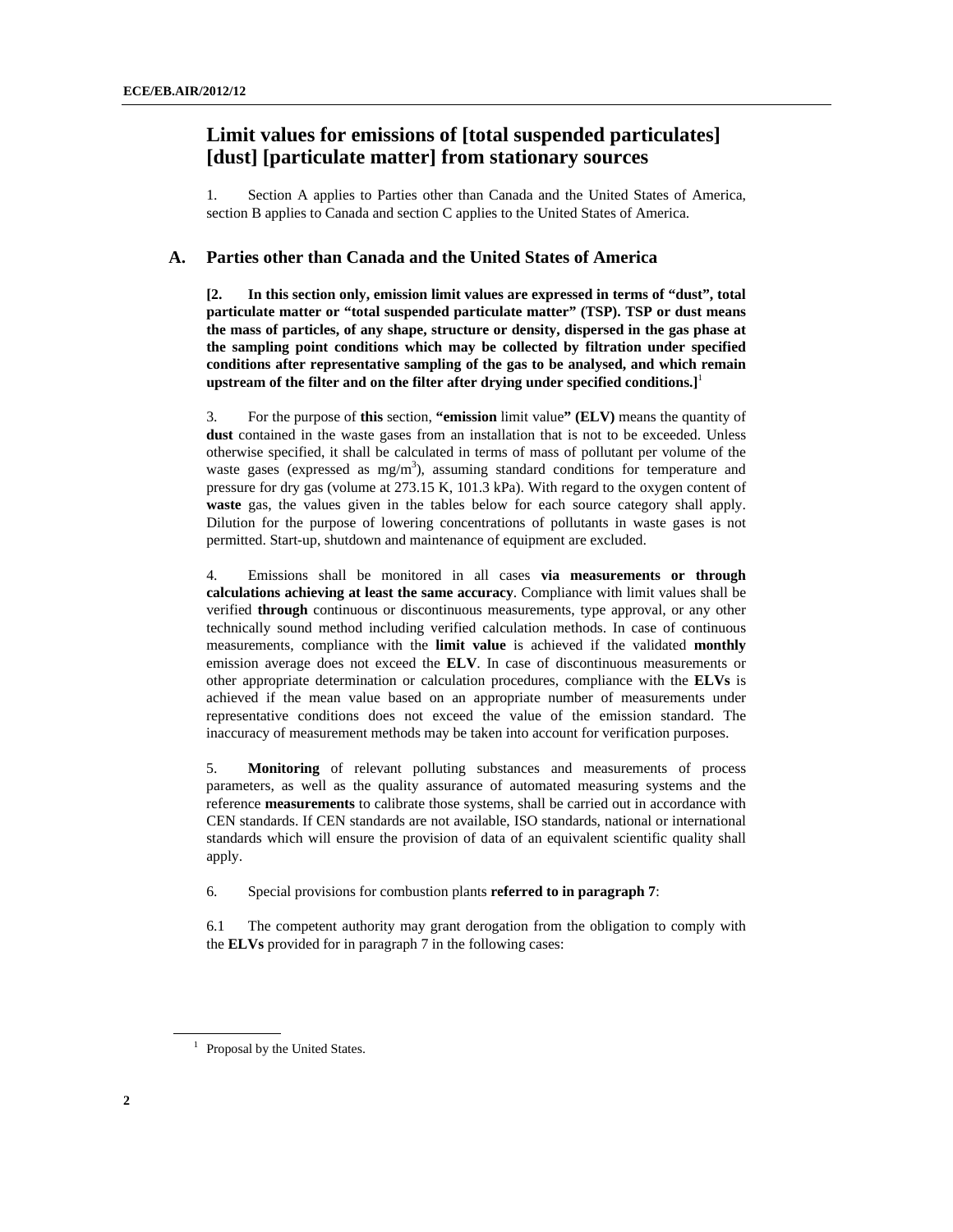[(a) For combustion plants **normally** using gaseous fuel which have to resort exceptionally to the use of other fuels because of a sudden interruption in the supply of gas and for this reason would need to be equipped with a waste gas purification facility]**;** 

 [(b) For **existing** combustion plants not operated more than **17,500** operating hours, starting from **1 January 2016** and ending no later than **31 December 2023.]**

6.2 Where a combustion plant is extended by at least 50 MWth, the **ELV** specified in paragraph **7** for new installations shall apply to the extensional part affected by the change. The ELV is calculated as an average weighted by the *actual* **thermal input** for both the existing and the new part of the **plant**.

6.3 Parties shall ensure that provisions are made in the permits for procedures relating to malfunction or breakdown of the abatement equipment.

6.4 In the case of a multi-fuel firing combustion plant involving the simultaneous use of two or more fuels, the competent authority shall **determine the ELV as the weighted average of the ELVs for the individual fuels, on the basis of the thermal input delivered by each fuel**.

7. Combustion plants with a rated thermal input exceeding  $50 \text{ MW}$ th:<sup>2</sup>

*Table 1 Limit values for dust emissions from combustion plants a/*

|             |                          | ELV for dust (mg/m <sup>3)</sup>                                                            |                              |
|-------------|--------------------------|---------------------------------------------------------------------------------------------|------------------------------|
| Fuel type   | Thermal input<br>[(MWh)] | Option 2                                                                                    | Option 3                     |
| Solid fuels | $50 - 100$               | New plants:                                                                                 |                              |
|             |                          | 20 (coal, lignite <b>and other</b><br>solid fuels)<br>20 (biomass, peat)                    |                              |
|             |                          | Existing plants:                                                                            | [Existing plants:            |
|             |                          | 30 (coal, lignite <b>and other</b> 50 (coal, lignite)<br>solid fuels)<br>30 (biomass, peat) |                              |
|             |                          |                                                                                             | 50 (biomass, peat) – delete] |
|             | $100 - 300$              | New plants:                                                                                 |                              |
|             |                          | 20 (coal, lignite <b>and other</b><br>solid fuels)<br>20 (biomass, peat)                    |                              |
|             |                          | Existing plants:                                                                            | [Existing plants:            |
|             |                          | 25 (coal, lignite <b>and other</b> 50 (coal, lignite)                                       |                              |
|             |                          | solid fuels)<br>20 (biomass, peat)                                                          | 50 (biomass, peat) – delete] |

<sup>2</sup> **The rated thermal input of the combustion plant is calculated as the sum of the input of all units connected to a common stack.** Individual **units** below 15 MWth shall not be considered **when calculating** the total rated **thermal** input.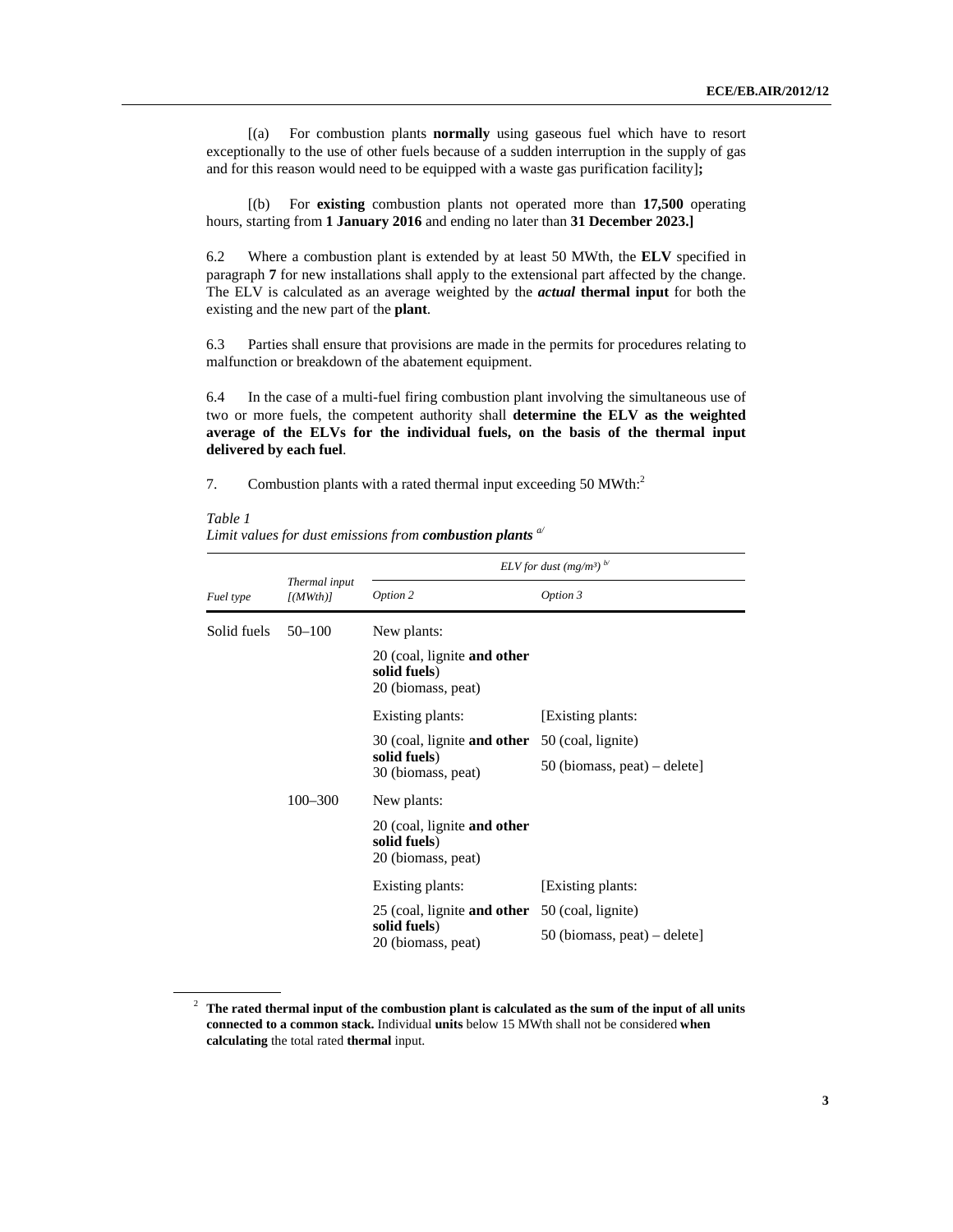|             |                          | ELV for dust (mg/m <sup>3)</sup>                                              |                                                                                                                                                              |
|-------------|--------------------------|-------------------------------------------------------------------------------|--------------------------------------------------------------------------------------------------------------------------------------------------------------|
| Fuel type   | Thermal input<br>[(MWh)] | Option 2                                                                      | Option 3                                                                                                                                                     |
|             | >300                     | New plants:                                                                   |                                                                                                                                                              |
|             |                          | 10 (coal, lignite and other<br>solid fuels)<br>20 (biomass, peat)             |                                                                                                                                                              |
|             |                          | Existing plants:                                                              | [Existing plants:                                                                                                                                            |
|             |                          | 20 (coal, lignite and other                                                   | 50 (coal, lignite)                                                                                                                                           |
|             |                          | solid fuels)<br>20 (biomass, peat)                                            | 50 (biomass, peat) – delete]                                                                                                                                 |
| Liquid      | 50–100                   | New plants:                                                                   |                                                                                                                                                              |
| fuels       |                          | 20                                                                            |                                                                                                                                                              |
|             |                          | Existing plants:                                                              | 50                                                                                                                                                           |
|             |                          | 30 (in general)                                                               | for the firing of distillation and<br>conversion residues within<br>refineries from the refining of<br>crude oil for own consumption<br>in combustion plants |
| Liquid      | 100–300                  | New plants:                                                                   |                                                                                                                                                              |
| fuels       |                          | 20                                                                            |                                                                                                                                                              |
|             |                          | Existing plants:                                                              | 50                                                                                                                                                           |
|             |                          | 25 (in general)                                                               | for the firing of distillation and<br>conversion residues within<br>refineries from the refining of<br>crude oil for own consumption<br>in combustion plants |
|             | >300                     | New plants:                                                                   |                                                                                                                                                              |
|             |                          | 10                                                                            |                                                                                                                                                              |
|             |                          | Existing plants:                                                              | 50                                                                                                                                                           |
|             |                          | 20 (in general)                                                               | for the firing of distillation and<br>conversion residues within<br>refineries from the refining of<br>crude oil for own consumption<br>in combustion plants |
| Natural gas | > 50                     | 5                                                                             |                                                                                                                                                              |
| Other       | > 50                     | 10                                                                            |                                                                                                                                                              |
| gases       |                          | 30 for gases produced by<br>the steel industry which<br>can be used elsewhere |                                                                                                                                                              |

 $\frac{a}{a}$  In particular, the **ELVs** shall not apply to:

 - Plants in which the products of combustion are used for direct heating, drying, or any other treatment of objects or materials;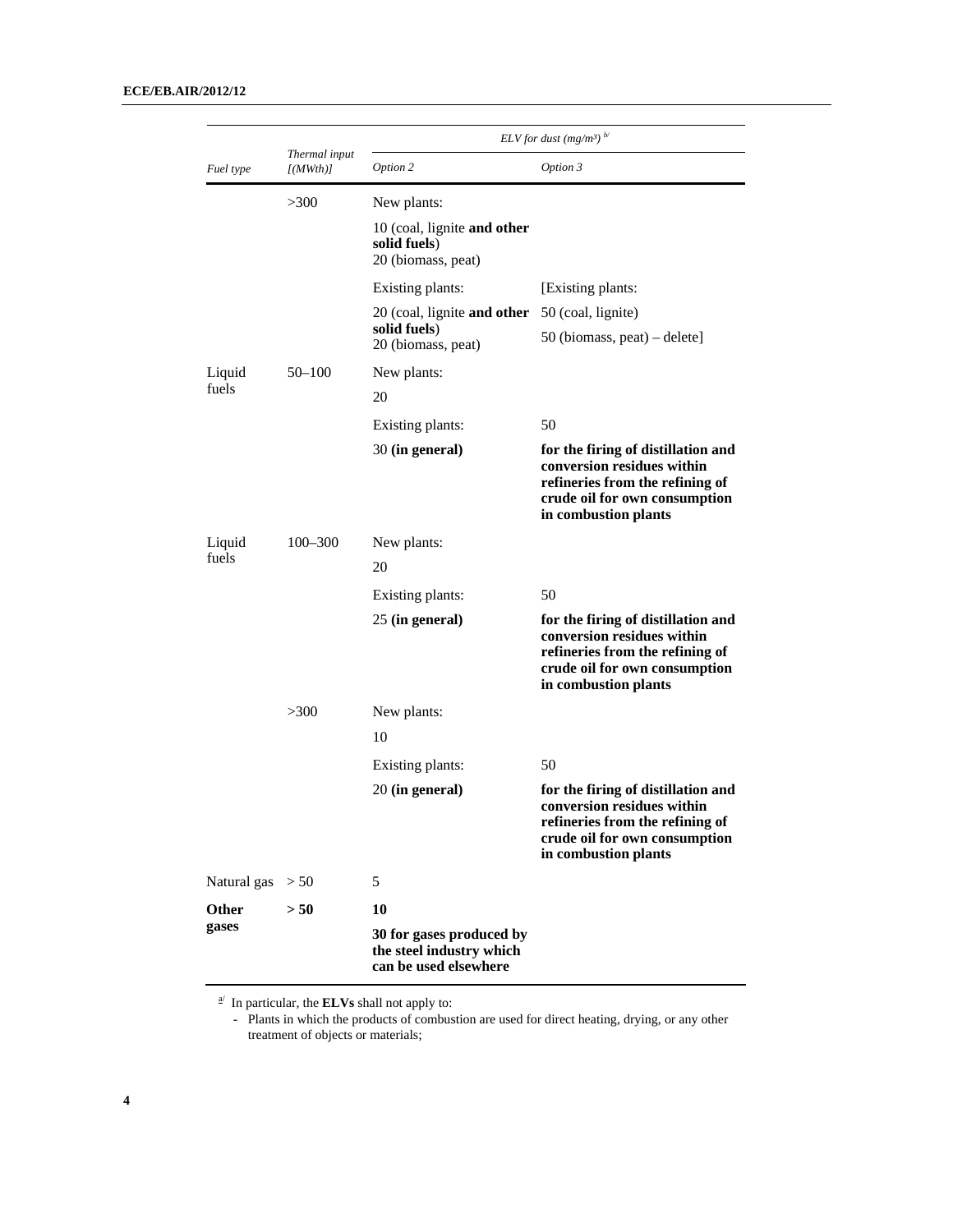- Post-combustion plants designed to purify the waste gases by combustion which are not operated as independent combustion plants;
- Facilities for the regeneration of catalytic cracking catalysts;
- Facilities for the conversion of hydrogen sulphide into sulphur;
- Reactors used in the chemical industry;
- Coke battery furnaces;
- Cowpers;
- [- Recovery boilers within installations for the production of pulp**;**]
- Waste incinerators; and
- Plant**s** powered by diesel, petrol or gas engines or by combustion turbines, irrespective of the fuel used.<br><sup>b/</sup> The O<sub>2</sub> reference content is 6% for solid fuels and 3% for **liquid and gaseous fuels**.
- 

#### 8. Mineral oil and gas refineries:

### *Table 2*

*Limit values for dust emissions released from mineral oil and gas refineries* 

|                        | $ELV$ for dust (mg/m <sup>3</sup> ) |
|------------------------|-------------------------------------|
| <i>Emission source</i> | Option 2                            |
| FCC regenerators       | 50                                  |

## 9. Cement **clinker** production:

#### *Table 3*

*Limit values for dust emissions released from cement production* a/

|                                                        | ELV for dust $(mg/m^3)$ |                 |
|--------------------------------------------------------|-------------------------|-----------------|
|                                                        | Option 2                |                 |
| Cement installations, kilns, mills and clinker coolers | 20                      | $[50 - delete]$ |

<sup>a</sup> Installations for the production of cement clinker in rotary kilns with a capacity >500 Mg/day or in other furnaces with a capacity >50 Mg/day. The reference **oxygen** content is 10 %.

## 10. Lime production:

#### *Table 4*

Limit values for dust emissions released from lime production<sup>a/</sup>

|                  | $ELV$ for dust (mg/m <sup>3</sup> ) |                        |
|------------------|-------------------------------------|------------------------|
|                  | Option 2                            |                        |
| Lime kiln firing | 20 <sup> b/</sup>                   | $[30 - \text{delete}]$ |

<sup>a</sup>/**Installations for the production of lime with a capacity of 50 Mg/day or more. This includes** lime kilns integrated in other industrial processes, with the exception of the pulp industry (see table [9]). The reference oxygen content is 11%.<br><sup>b/</sup> Where the resistivity of the dust is high, the ELV may be higher, up to 30 mg/Nm<sup>3</sup>.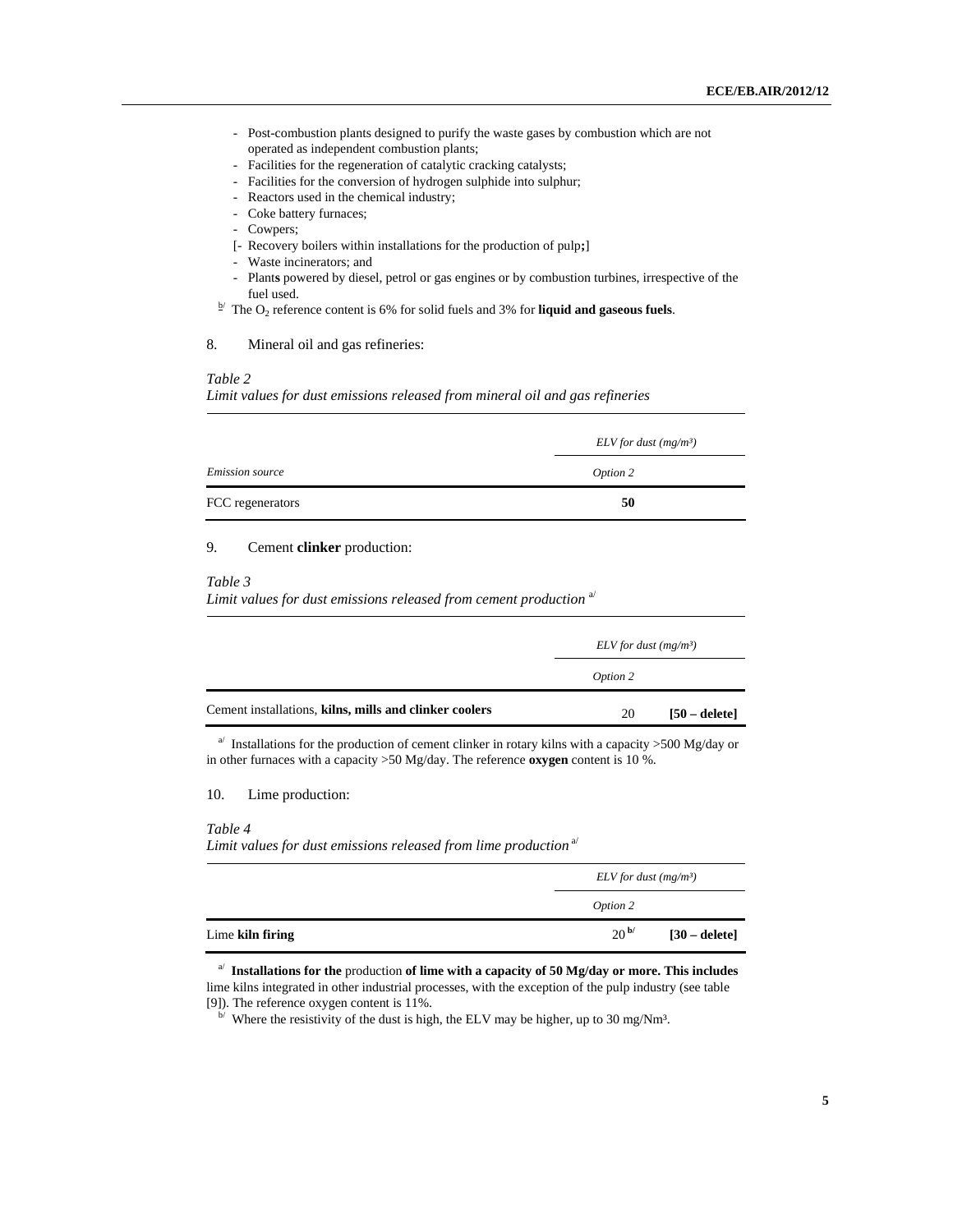## 11. Production and processing of metals:

#### *Table 5*

*Limit values for dust emissions released from primary iron and steel production*

|                                                         | ELV for dust $(mg/m^3)$              |                 |
|---------------------------------------------------------|--------------------------------------|-----------------|
| Activity and capacity threshold                         | Option 2                             |                 |
| Sinter plant                                            |                                      |                 |
| Pelletization plant                                     | 20 for crushing, grinding and drying |                 |
|                                                         | 15 for all other process steps       |                 |
| <b>Blast furnace: Hot stoves</b><br>$(>2.5$ t/hour)     | 10                                   | $[50 - delete]$ |
| Basic oxygen steelmaking and casting<br>$(>2.5$ t/hour) | 30                                   | [50 – delete]   |
| Electric steelmaking and casting<br>$(>2.5$ t/hour)     | 15 (existing)<br>$5$ (new)           |                 |

### *Table 6*

*Limit values for dust emissions released from iron foundries*

|                                                                                                                           | ELV for dust $(mg/m^3)$                                                        |                 |
|---------------------------------------------------------------------------------------------------------------------------|--------------------------------------------------------------------------------|-----------------|
| Activity and capacity threshold                                                                                           | Option 2                                                                       |                 |
| Iron foundries $(>20 \text{ t/day})$ :<br>- all furnaces (cupola, induction, rotary)<br>- all mouldings (lost, permanent) | 20                                                                             | $[50 - delete]$ |
| Hot and cold rolling                                                                                                      | 20                                                                             |                 |
|                                                                                                                           | 50 where a bag filter cannot<br>be applied due to the<br>presence of wet fumes |                 |

## *Table 7*

*Limit values for dust emissions released from non-ferrous metals production and processing* 

|                              | ELV for dust $(mg/m^3)$ [(daily)] |  |
|------------------------------|-----------------------------------|--|
|                              | Option 2                          |  |
| Non-ferrous metal processing | 20                                |  |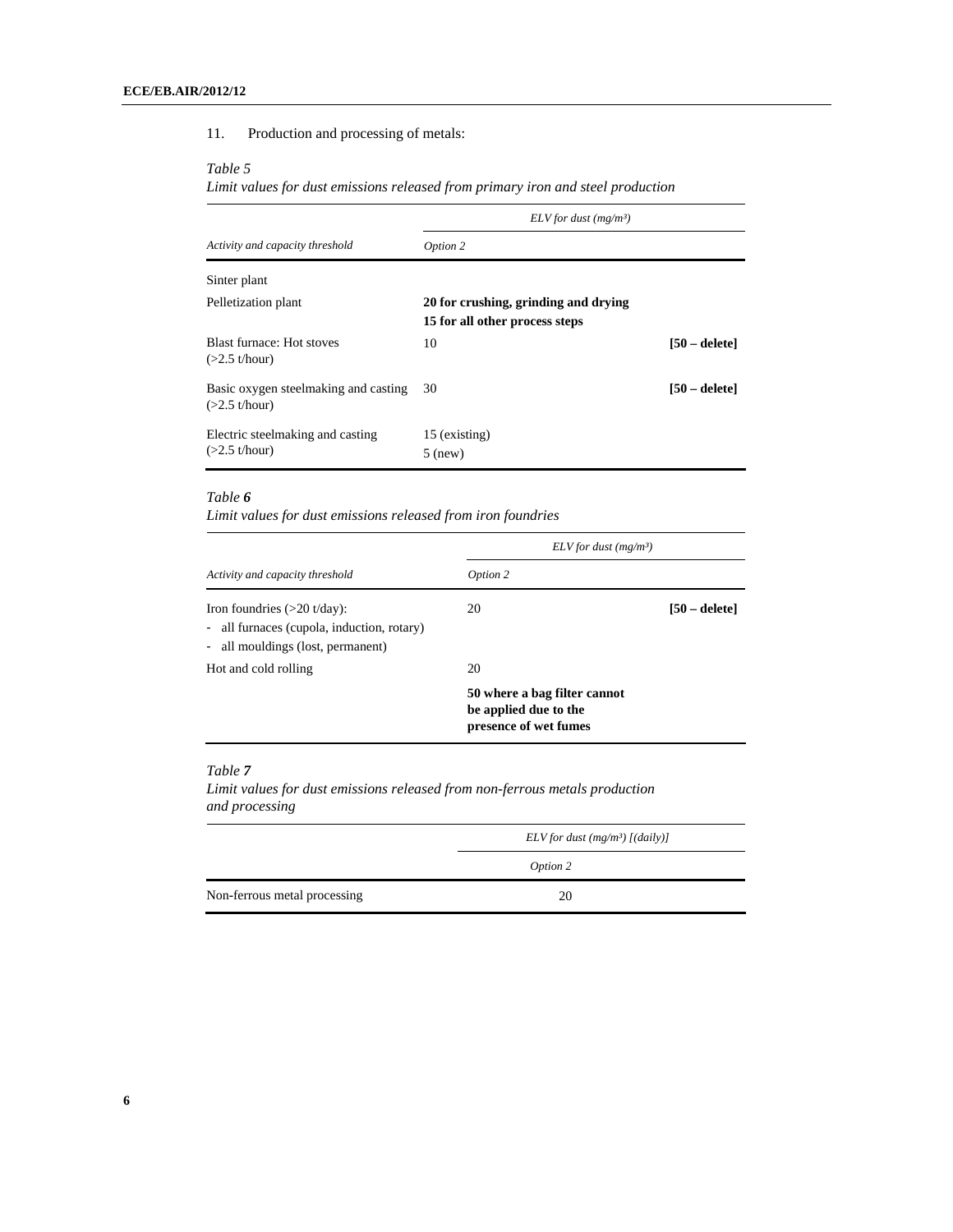## 12. Glass production:

#### *Table 8*

*Limit values for dust emissions released from glass production a/*

|                               | ELV for dust $(mg/m^3)$ |                 |
|-------------------------------|-------------------------|-----------------|
|                               | Option 2                |                 |
| New installations             | 20                      |                 |
| <b>Existing installations</b> | 30                      | $[50 - delete]$ |

 $a^{j}$  Installations for the production of glass or glass fibres with a capacity of 20 Mg/day or more. Concentrations refer to dry waste gases at 8% oxygen by volume (continuous melting), 13% oxygen by volume (discontinuous melting).

13. Pulp production:

### *Table 9*

*Limit values for dust emissions released from pulp production*

|                               | $ELV$ for dust (mg/m <sup>3</sup> ) (annual averages)                                                            |  |
|-------------------------------|------------------------------------------------------------------------------------------------------------------|--|
|                               | Option 2                                                                                                         |  |
| Auxiliary boiler              | 40 when firing liquid fuels (at $3\%$<br>oxygen content)<br>30 when firing solid fuels (at 6%<br>oxygen content) |  |
| Recovery boiler and lime kiln | 50                                                                                                               |  |

14. Waste incineration:

#### *Table 10*

*Limit values for dust emissions released from waste incineration*

|                                                         | ELV for dust $(mg/m^3)$ |  |
|---------------------------------------------------------|-------------------------|--|
|                                                         | Option 3                |  |
| Municipal waste incineration plants ( $>$ 3 Mg/hour)    | 10                      |  |
| Hazardous and medical waste incineration $(>1$ Mg/hour) |                         |  |

*Note***:** Oxygen reference: dry basis, 11%.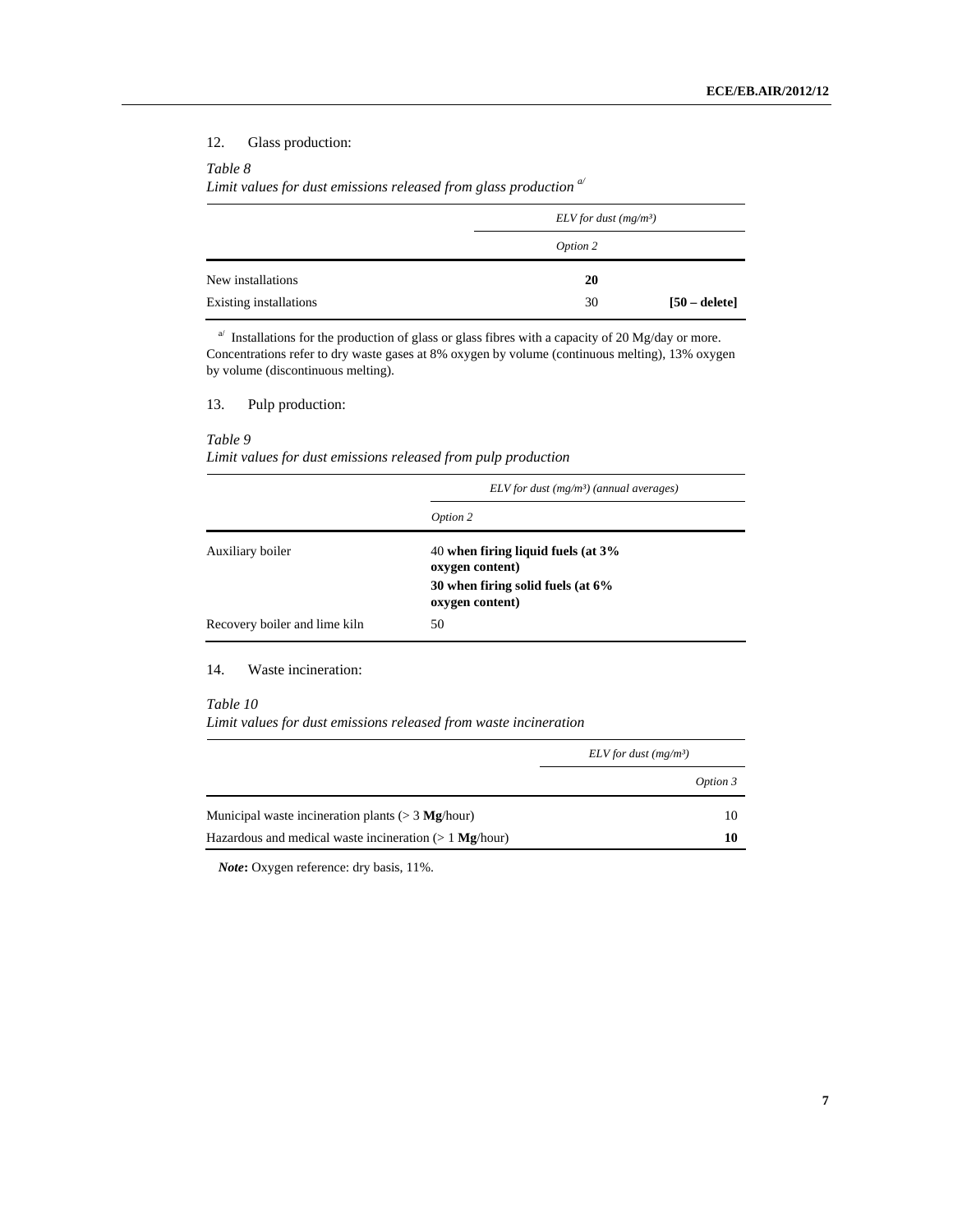#### 15. Titanium dioxide production:

#### *Table 11*

*Limit values for dust emissions released from titanium dioxide production*

|                                  | ELV for dust $(mg/m^3)$ |  |
|----------------------------------|-------------------------|--|
|                                  | Option 3                |  |
| Sulphate process, total emission | 50                      |  |
| Chloride process, total emission | 50                      |  |

*Note*: For minor emission sources within an installation, an ELV of 150 mg/m<sup>3</sup> may be applied.

 $16^{3.4}$  Small combustion installations with a rated thermal input < 50 MWth:

16.1 Small combustion installations with a rated thermal input < [300] [500] kWth:

 (a) Emissions from new residential combustion stoves and boilers with a rated thermal input  $\langle$  [300] [500] kWth can be reduced by the application of:

(i) Product standards as described in CEN standards (e.g., EN 303–5) and equivalent product standards in the United States and Canada. Countries applying such product standards may define additional national requirements **taking into account, in particular, the contribution of emissions of condensable organic compounds to the formation of ambient PM;**

(ii) Ecolabels specifying performance criteria that are typically stricter than the minimum efficiency requirements of the EN product standards or national regulations**;** 

#### *Table 12*

*Limit values for dust emissions released from new small wood combustion installations with a rated thermal input < [300] [500] kWth to be used with product standards (O2 reference content: 13%)* 

| Dust $(mg/m^3)$                           | Option 2 | Option 3 |
|-------------------------------------------|----------|----------|
| Open/closed fireplaces                    | 75       | 110      |
| Wood stoves                               | 75       | 110      |
| Log wood boilers (with heat storage tank) | 40       | 110      |
| Pellet stoves and boilers                 | 40       | 110      |
| Automatic combustion plants               | 50       | 110      |

**a/ Table 12 recommends** options for additional ELVs for dust for wood combustion appliances.

<sup>3</sup> The EU proposes to move paragraph **15** into a separate annex or separate part of this annex, with a non-mandatory character and to select one option, which could be in the ambitious range (1 to 2) as a recommendation.

**<sup>4</sup> Belarus believes that further clarification is required to ensure consistency between the figures in tables 12 and 13 with regard to wood burning stoves. Furthermore, the figures proposed in tables 12 and 14 under both options 2 and 3 are considered to be too ambitious.**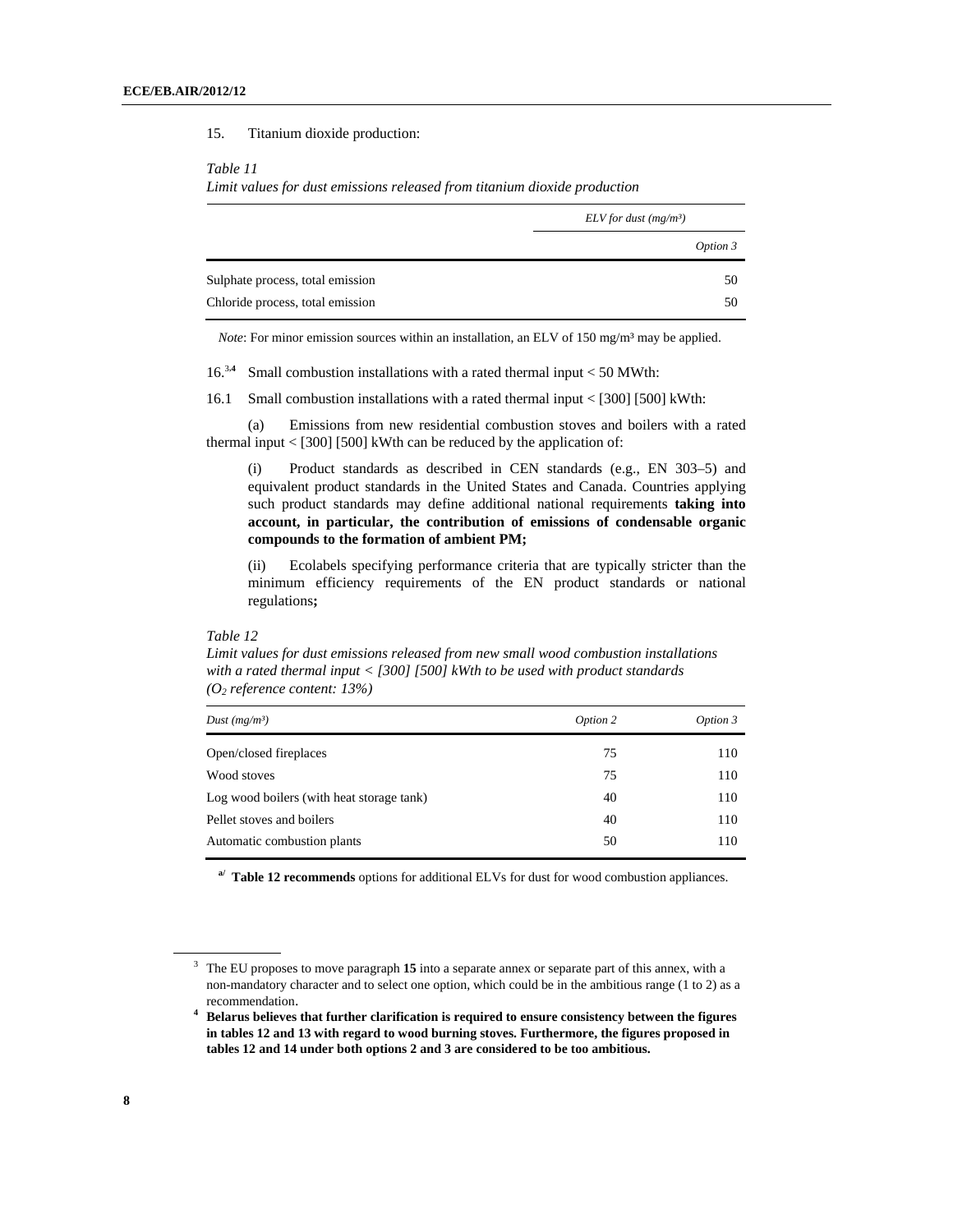(b) Emissions from existing residential combustion stoves and boilers can be reduced by the following primary measures:

- (i) By public information and awareness-raising programmes regarding:
	- a. The proper operation of stoves and boilers;
	- b. The use of untreated wood only;
	- c. The correct seasoning of wood for moisture content**;**

(ii) By establishing a programme to promote the replacement of the oldest existing boilers and stoves by modern appliances; or

(iii) By establishing an obligation to exchange or retrofit old appliances.

16.2 Combustion installations with a rated thermal input [50] [70] [100] kWth–1 MWth:

#### *Table 13*

*Limit values for dust emissions released from boilers [and process heaters] with a*  rated thermal input of [50] [70] [100] kWth–1 MWth. (O<sub>2</sub> reference content: wood, *other solid biomass and peat: 13%; coal, lignite and other fossil solid fuels: 6%)* 

| Dust $(mg/m^3)$                    |                        | Option 2 | Option 3 |
|------------------------------------|------------------------|----------|----------|
| Solid fuels [50][70][100]-500 kWth | New installations      | 50       | 150      |
|                                    | Existing installations | 150      | 150      |
| Solid fuels 500 kWth–1 MWth        | New installations      | 50       | 150      |
|                                    | Existing installations | 150      | 150      |

16.3 Combustion installations with a rated thermal input > 1–50 MWth:

#### *Table 14*

*Limit values for dust emissions released from boilers [and process heaters] with a rated thermal input of 1 MWth–50 MWth (O2 reference content: Wood, other solid biomass and peat: 11%; Coal, lignite and other fossil solid fuels: 6%; Liquid fuels, including liquid biofuels: 3%)* 

| Dust $(mg/m^3)$           |                               | Option 2 | Option 3 |
|---------------------------|-------------------------------|----------|----------|
| Solid fuels $> 1-5$ MWth  | New installations             | 20       | 150      |
|                           | Existing installations        | 50       | 150      |
| Solid fuels $> 5-50$ MWth | New installations             | 20       | 50       |
|                           | Existing installations        | 30       | 50       |
| Liquid fuels $> 1-5$ MWth | New installations             | 20       | 150      |
|                           | <b>Existing installations</b> | 50       | 150      |
| Liquid fuels $>5-50$ MWth | New installations             | 20       | 50       |
|                           | <b>Existing installations</b> | 30       | 50       |

## **B. Canada**

**17. Limit values for controlling emissions of PM will be determined for stationary sources, as appropriate, taking into account information on available control technologies, limit values applied in other jurisdictions and the documents listed in**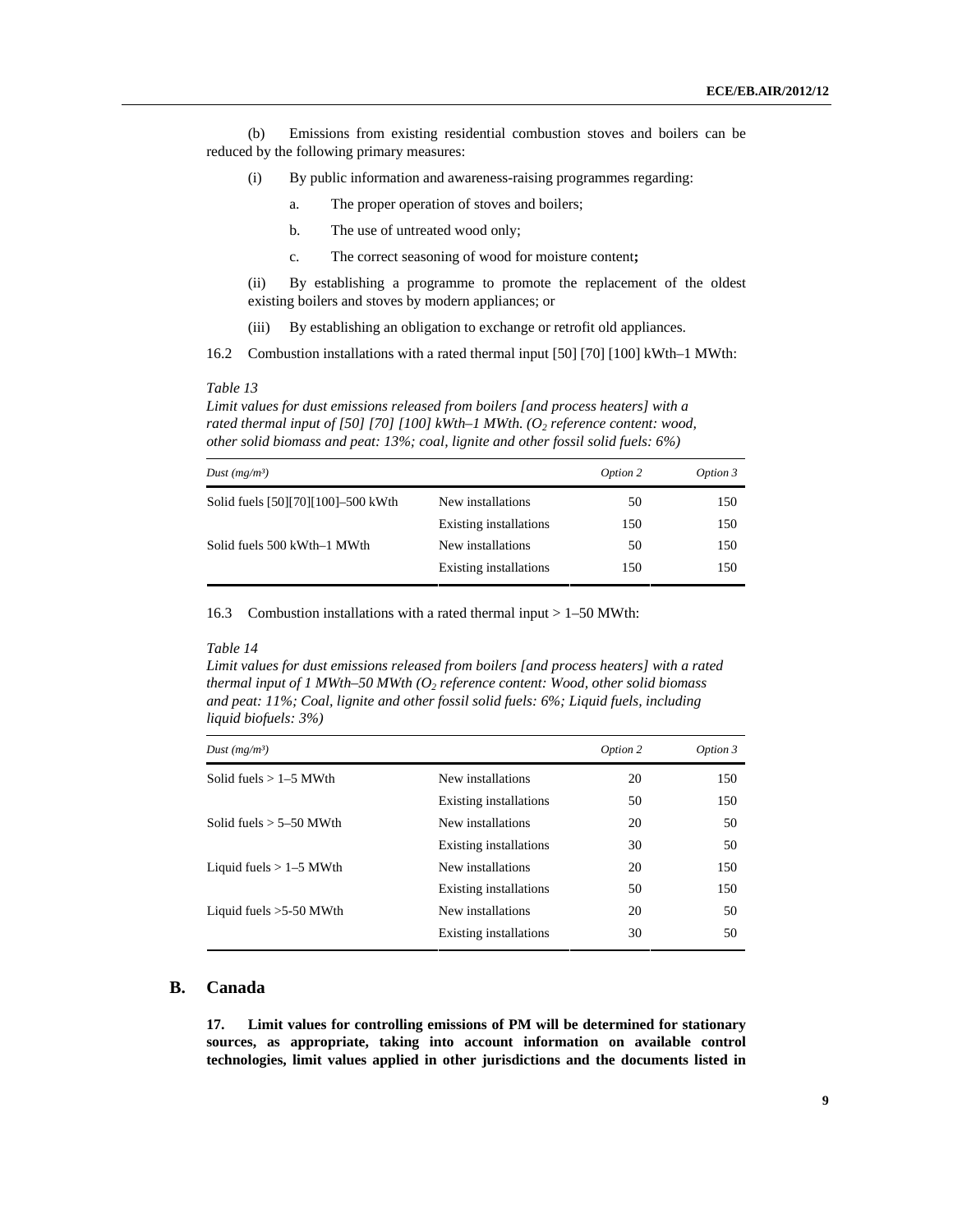**subparagraphs (a) to (h) below. Limit values may be expressed in terms of PM or TPM. TPM in this context means any PM with an aerodynamic diameter of less than 100 µm.** 

**(a) Secondary Lead Smelter Release Regulations, SOR/91-155;** 

**(b) Environmental Code of Practice for Base Metals Smelters and Refineries;** 

**(c) New Source Emission Guidelines for Thermal Electricity Generation;** 

**(d) Environmental Code of Practice for Integrated Steel Mills (EPS 1/MM/7);** 

**(e) Environmental Code of Practice for Non-Integrated Steel Mills (EPS 1/MM/8);** 

**(f) Emission Guidelines for Cement Kilns. PN 1284;** 

**(g) Joint Initial Actions to Reduce Pollutant Emissions that Contribute to Particulate Matter and Ground-level Ozone; and** 

**(h) Performance testing of solid-fuel-burning heating appliances, Canadian Standards Association, B415. 1-10.**]

### **C. United States of America**

18. Limit values for controlling emissions of PM from new stationary sources in the following stationary source categories are specified in the following documents:

 (a) Steel Plants: Electric Arc Furnaces — 40 C.F.R. Part 60, Subpart AA and Subpart AAa;

- (b) Small Municipal Waste Combustors 40 C.F.R. Part 60, Subpart AAAA;
- (c) Kraft Pulp Mills 40 C.F.R. Part 60, Subpart BB;
- (d) Glass Manufacturing 40 C.F.R. Part 60, Subpart CC;

(e) Electric Utility Steam Generating Units — 40 C.F.R. Part 60, Subpart D and Subpart Da;

(f) Industrial-Commercial-Institutional Steam Generating Units — 40 C.F.R. Part 60, Subpart Db and Subpart Dc;

(g) Grain Elevators — 40 C.F.R. Part 60, Subpart DD;

(h) Municipal Waste Incinerators — 40 C.F.R. Part 60, Subpart E, Subpart Ea and Subpart Eb;

(i) Hospital/Medical/Infectious Waste Incinerators — 40 C.F.R. Part 60, Subpart Ec;

- (j) Portland Cement 40 C.F.R. Part 60, Subpart F;
- (k) Lime Manufacturing 40 C.F.R. Part 60, Subpart HH;
- (l) Hot Mix Asphalt Facilities 40 C.F.R. Part 60, Subpart I;

(m) Stationary Internal Combustion Engines: Compression Ignition — 40 C.F.R. Part 60, Subpart IIII;

(n) Petroleum Refineries — 40 C.F.R. Part 60, Subpart J and Subpart Ja;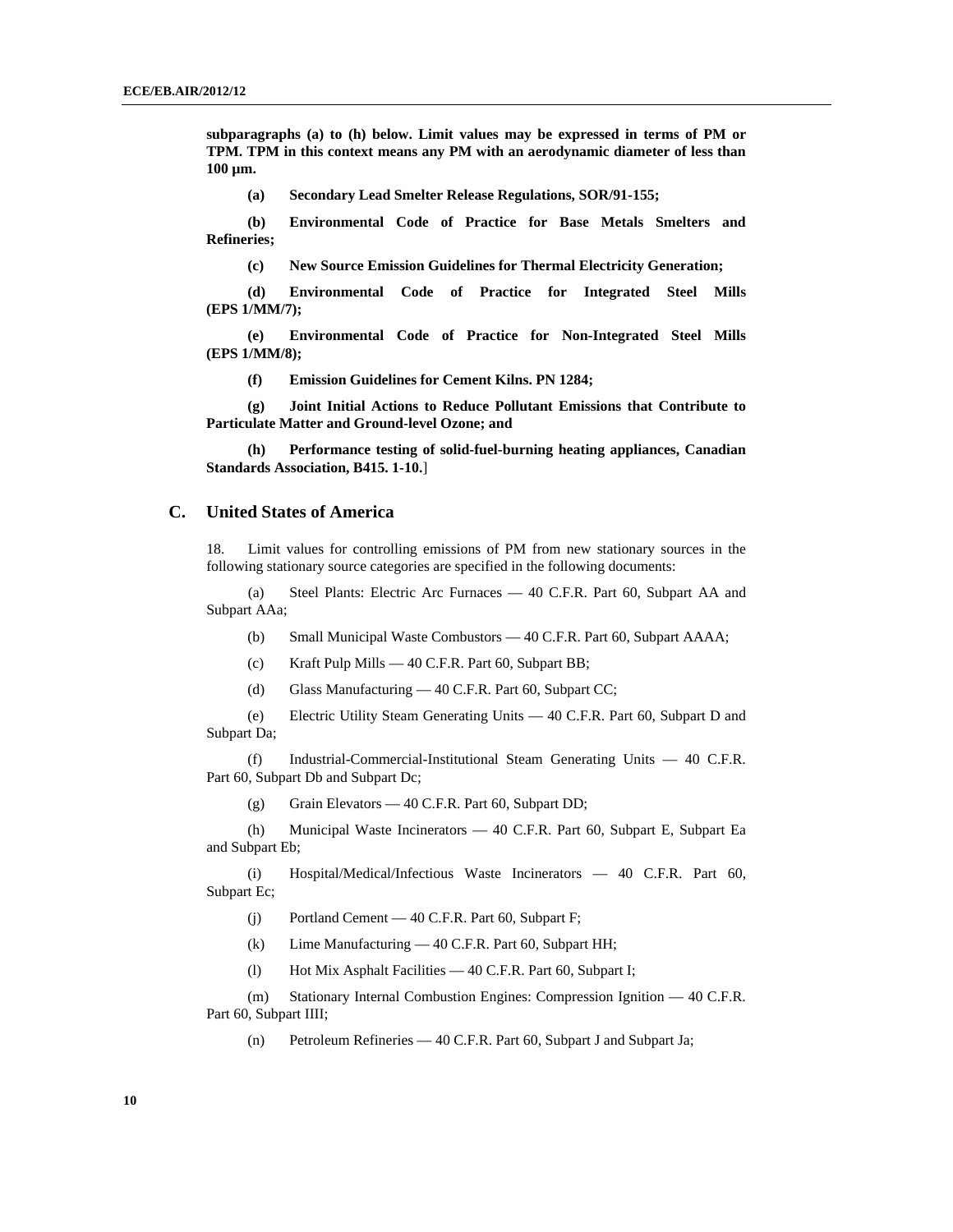- (o) Secondary Lead Smelters 40 C.F.R. Part 60, Subpart L;
- (p) Metallic Minerals Processing 40 C.F.R. Part 60, Subpart LL;
- (q) Secondary Brass and Bronze 40 C.F.R. Part 60, Subpart M;
- (r) Basic Oxygen Process Furnaces 40 C.F.R. Part 60, Subpart N;
- (s) Basic Process Steelmaking Facilities 40 C.F.R. Part 60, Subpart Na;
- (t) Phosphate Rock Processing 40 C.F.R. Part 60, Subpart NN;
- (u) Sewage Treatment Plant Incineration 40 C.F.R. Part 60, Subpart O;
- (v) Nonmetallic Minerals Processing Plants 40 C.F.R. Part 60, Subpart OOO;
- (w) Primary Copper Smelters 40 C.F.R. Part 60, Subpart P;
- (x) Ammonium Sulfate Manufacturing 40 C.F.R. Part 60, Subpart PP;
- (y) Wool Fiberglass Insulation 40 C.F.R. Part 60, Subpart PPP;
- (z) Primary Zinc Smelters 40 C.F.R. Part 60, Subpart Q;
- (aa) Primary Lead Smelters 40 C.F.R. Part 60, Subpart R;

**(bb) Primary Aluminum reduction plants — 40 C.F.R. Part 60, Subpart Subpart S;** 

**(cc) Phosphate Fertilizer Production — 40 C.F.R. Part 60, Subparts T, U, V, W, X;** 

(dd) Asphalt Processing and Asphalt Roofing Manufacturing — 40 C.F.R. Part 60, Subpart UU;

(ee) Calciners and Dryers in Mineral Industries — 40 C.F.R. Part 60, Subpart UUU;

- (ff) Coal Preparation Plants 40 C.F.R. Part 60, Subpart Y;
- (gg) Ferroalloy Production Facilities 40 C.F.R. Part 60, Subpart Z**;**
- **(hh) Residential Wood Heaters 40 C.F.R. Part 60, Subpart AAA;**

**(ii) Small Municipal Waste Combustors (after 11/30/1999) — 40 C.F.R. Part 60, Subpart AAAA;** 

**(jj) Small Municipal Waste Combustors (before 11/30/1999) — 40 C.F.R. Part 60, Subpart BBBB;** 

**(kk) Other Solid Waste Incineration Units (after 12/9/2004) — 40 C.F.R. Part 60, Subpart EEEE;** 

**(ll) Other Solid Waste Incineration Units (before 12/9/2004) — 40 C.F.R. Part 60, Subpart FFFF** 

**(mm) Stationary Compression Ignition Internal Combustion Engines — 40 C.F.R. Part 60, Subpart IIII;** 

**(nn) Lead Acid BatteryManufacturing Plants — 40 C.F.R. Part 60, Subpart KK.** 

19. Limit values for controlling emissions of PM from new and existing sources subject to National Emission Standards for Hazardous Air Pollutants:

(a) Coke oven batteries — 40 C.F.R. Part 63, Subpart L;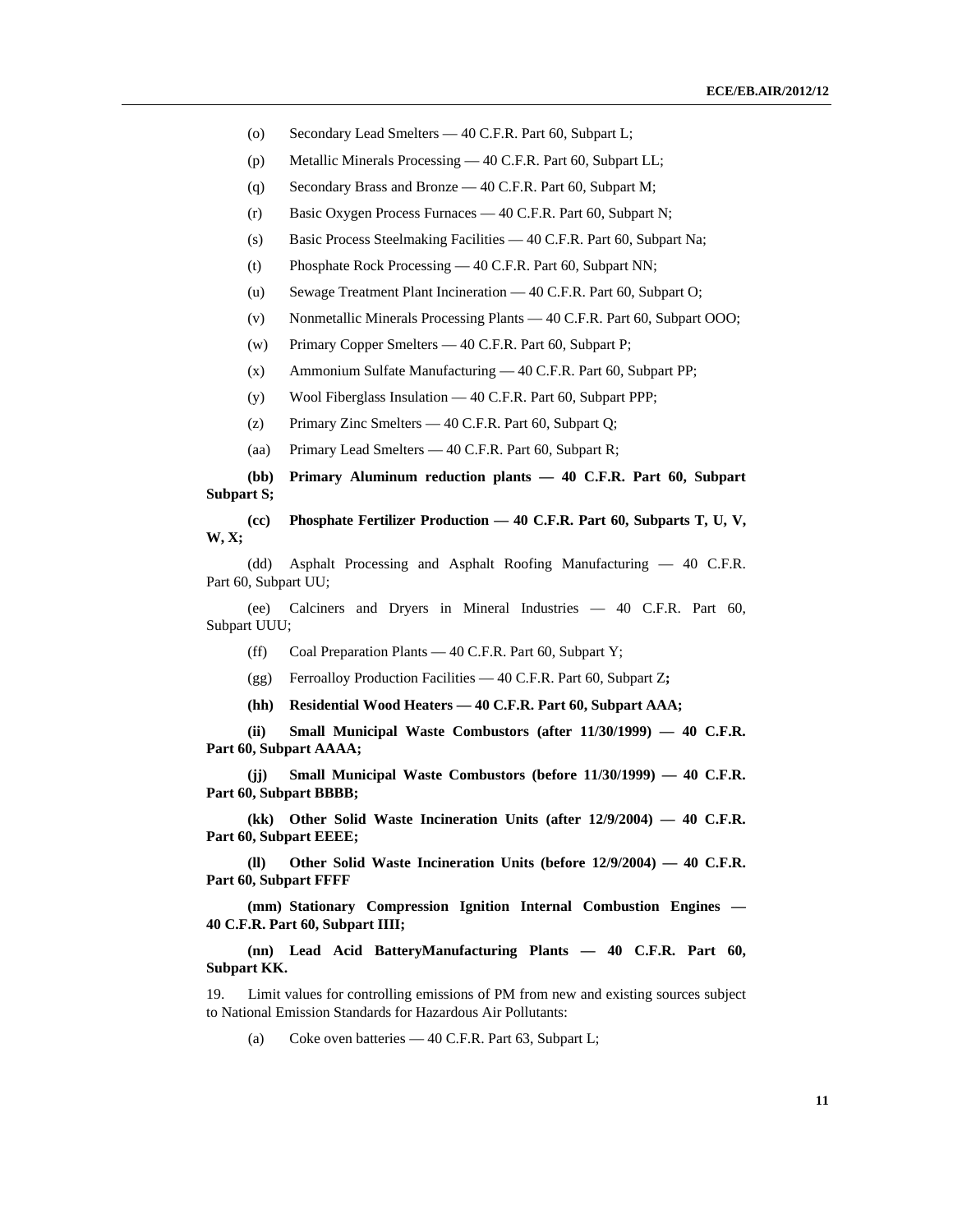**(b) Chrome Electroplating (major and Area sources) – 40 C.F.R. Part 63, Subpart N;** 

- (c) Secondary lead smelters 40 C.F.R. Part 63, Subpart X;
- (d) Phosphoric Acid Manufacturing Plants 40 C.F.R. Part 63, Subpart AA;
- (e) Phosphate Fertilizers Production Plants C.F.R. Part 63, Subpart BB
- (f) Magnetic Tape Manufacturing 40 C.F.R. Part 63, Subpart EE;
- **(g) Primary Aluminum— 40 C.F.R. Part 63, Subpart L;**
- (h) Pulp and paper II (combustion) C.F.R. Part 63, Subpart MM;
- (i) Mineral wool manufacturing C.F.R. Part 63, Subpart DDD;
- (j) Hazardous waste combustors C.F.R. Part 63, Subpart EEE;
- (k) Portland cement manufacturing C.F.R. Part 63, Subpart LLL;
- (l) Wool fiberglass manufacturing 40 C.F.R. Part 63, Subpart NNN;
- (m) Primary copper 40 C.F.R. Part 63, Subpart QQQ;
- (n) Secondary aluminum 40 C.F.R. Part 63, Subpart RRR;
- (o) Primary lead smelting 40 C.F.R. Part 63, Subpart TTT;
- (p) Petroleum refineries 40 C.F.R. Part 63, Subpart UUU;
- (q) Ferroalloys production 40 C.F.R. Part 63, Subpart XXX;
- (r) Lime manufacturing 40 C.F.R. Part 63, Subpart AAAAAA;

 (s) Coke Ovens: Pushing, Quenching, and Battery Stacks — 40 C.F.R. Part 63, Subpart CCCCC;

(t) Iron and steel foundries — 40 C.F.R. Part 63, Subpart EEEEE;

 (u) Integrated iron and steel manufacturing — 40 C.F.R. Part 63, Subpart FFFFF;

(v) Site remediation  $-40$  C.F.R. Part 63, Subpart GGGGG;

 (w) Miscellaneous coating manufacturing — 40 C.F.R. Part 63, Subpart HHHHH;

 (x) Asphalt Processing and Roofing Manufacturing — 40 C.F.R. Part 63, Subpart LLLLL;

(y) Taconite Iron Ore Processing — 40 C.F.R. Part 63, Subpart RRRRR;

(z) Refractory products manufacturing — 40 C.F.R. Part 63, Subpart SSSSS;

(aa) Primary magnesium refining — 40 C.F.R. Part 63, Subpart TTTTT;

 (bb) Electric Arc Furnace Steelmaking Facilities — 40 C.F.R. Part 63, Subpart YYYYY;

(cc) Iron and steel foundries — 40 C.F.R. Part 63, Subpart ZZZZZ;

 (dd) Primary Copper Smelting Area Sources — 40 C.F.R. Part 63, Subpart EEEEEE;

 (ee) Secondary Copper Smelting Area Sources — 40 C.F.R. Part 63, Subpart FFFFFF;